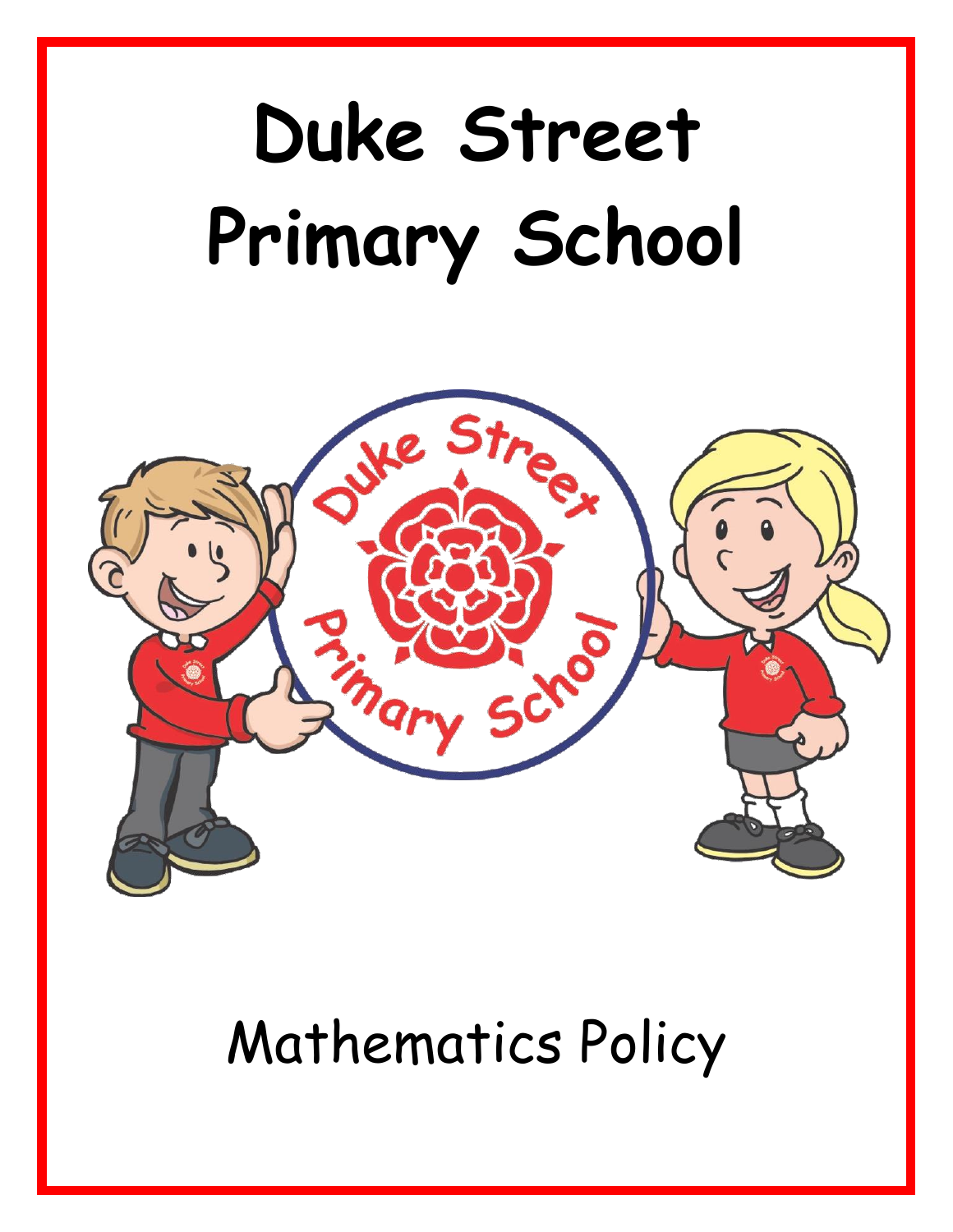## **DUKE STREET PRIMARY SCHOOL MATHEMATICS POLICY**

### *VISION*

*At Duke Street Primary School, mathematics is fun, engaging and encourages curiosity. Through the ability to reason, solve problems, make links, see patterns and calculate our children make sense of the world around them.*

### **Introduction**

Mathematics is important in everyday life. It is integral to all aspects of life and with this in mind we endeavour to ensure that children develop a healthy and enthusiastic attitude towards mathematics that will stay with them.

This policy outlines what we are aiming to achieve in respect of pupils' mathematical education. It also describes our agreed approach to the planning, delivery and assessment of the mathematics' curriculum.

The National Curriculum (2014) for mathematics describes what must be taught in each key stage. The mathematics taught and the methods used reflect both the statutory requirements and the non-statutory guidance and recommendations outlined in the following documents:

- (A)The Early years foundation stage (EYFS) statutory framework (2021)
- (B) The DfE Development Matters (Non-Statutory guidance) (Revised 2021)
- (C) Mathematics Programmes of Study: key stages 1 and 2 National Curriculum in England (July 2014)

This policy provides information and guidance for staff, governors and other interested persons.

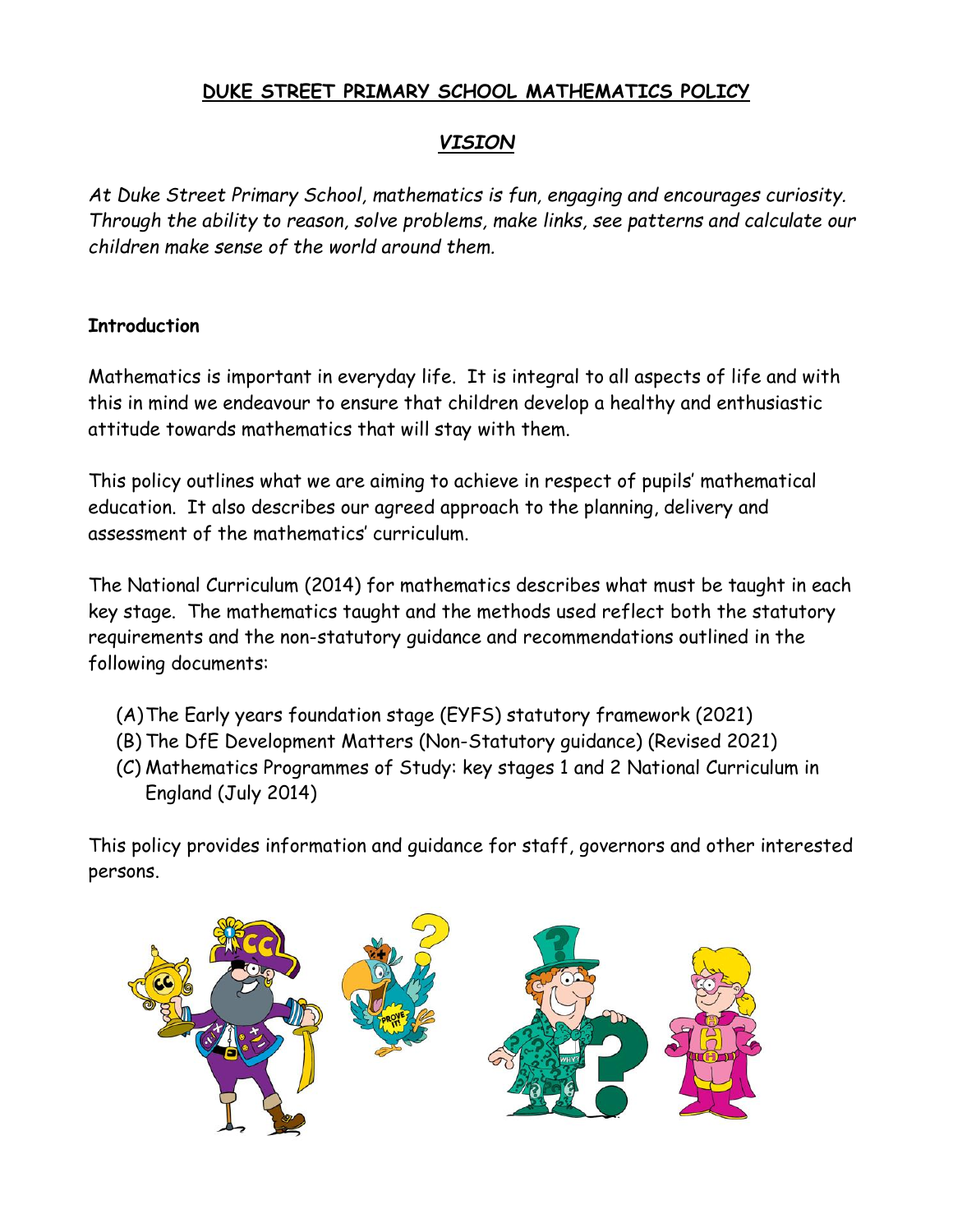# **Mathematics INTENT, IMPLEMENTTION and IMPACT**

# **INTENT**

Children need to develop a mastery of mathematics, efficient mathematical methods and skills. We intend to teach mathematics through:

- A high quality maths curriculum using a mastery approach that has problem solving and reasoning at its core.
- The rigorous development of key aspects of number through regular practice, to develop efficient methods and skills they can use in the real world.
- Developing pupil resilience and independence in problem solving.
- Developing confident mathematicians who are able to understand the world, have the ability to reason mathematically and have an appreciation of the beauty and power of mathematics – preparing them for a successful working life.

# **IMPLEMENTATION**

At Duke Street Primary, our mathematics curriculum is taught through:

## **Planning**

Content - EYFS Statutory Framework 2021 and NC 2014

Planning (long and medium): Lancashire maths planning.

Planning (short term): Daily lessons include a clear learning objective, problem starter, guided learning, independent learning, regular adult/pupil and pupil/pupil interactions, use of mini plenaries/ live marking. Supported by the use of Lancashire planning resources, Red Rose Maths resources, White Rose Maths resources, BBC Numberblocks and NCETM planning support, NCETM Mastering Number Programme Resources, Duke Street Maths Characters, Numbots, TT Rock Stars, Early Bird maths.

# **Teaching**

High quality teaching which offers challenge and fun. Secure understanding of year group expectations Effective deployment of adults, specifically during guided learning, plenaries and intervention. High expectations of all

## **Learning**

High quality learning that offers challenge and fun Happy, resilient and confident learners Children demonstrate our ICARE Core Values and a positive growth mindset.

Assessment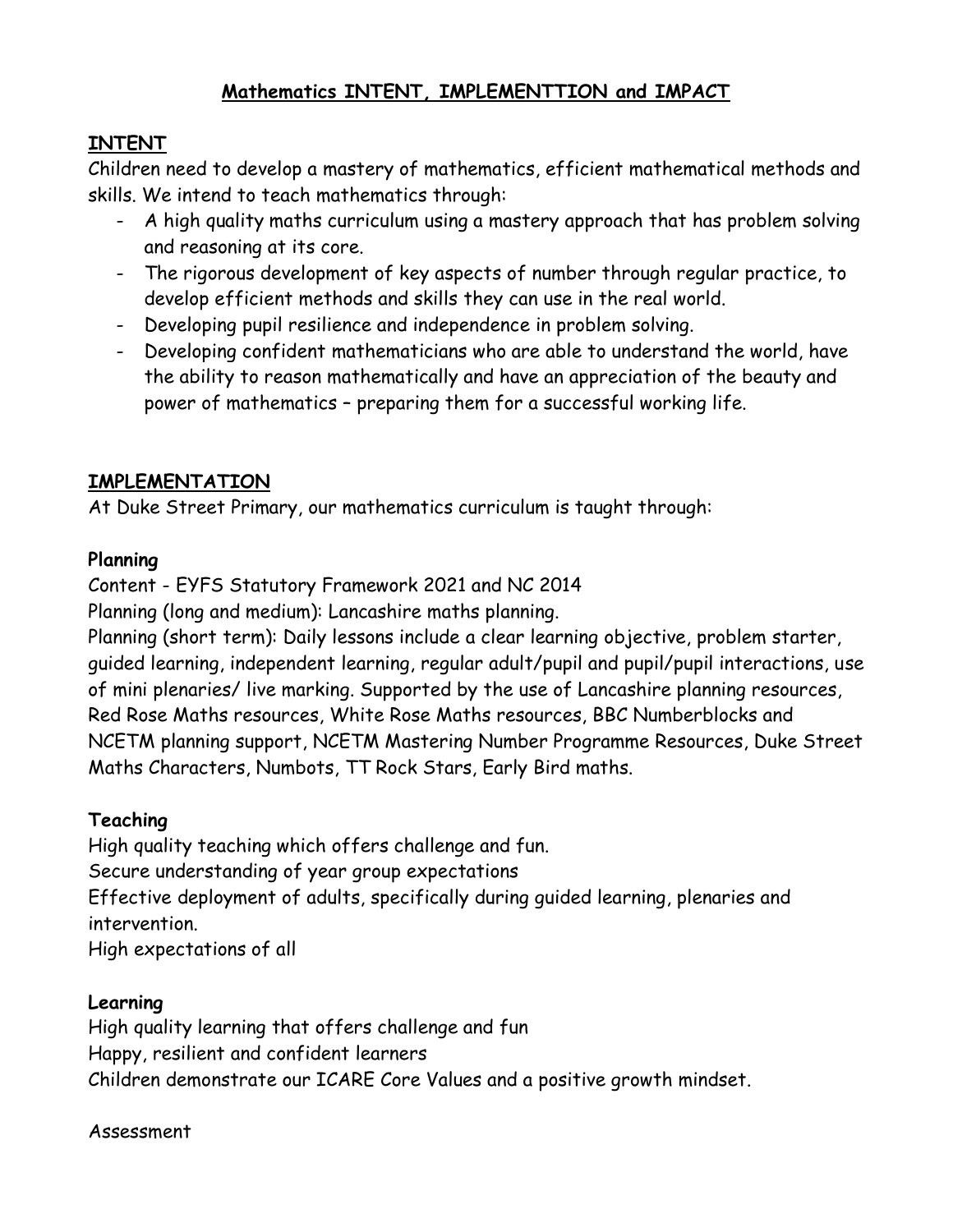Summative, Lancashire termly assessment tests, test base/ past SATS paper, Ready to Progress materials and NCETM resources

Formative – ongoing every day during lessons and after lessons, live marking and feedback.

# **IMPACT**

**Tests** Mid-year assessments and End of year assessment including EYFS outcomes, SATS (KS1 and KS2) will show good progress is being made.

**Pupil Voice** will show children are confident, happy and resilient and they talk enthusiastically about maths.

**Books** will show a pride in maths work, independence, age appropriate content with good progress being made, teacher feedback and interactions during live marking moves learning on and progress groups are in place for those who need additional support to maintain progress.

**Lesson observations** will show high quality teaching, rich vocabulary, active learning and active assessment by all adults.

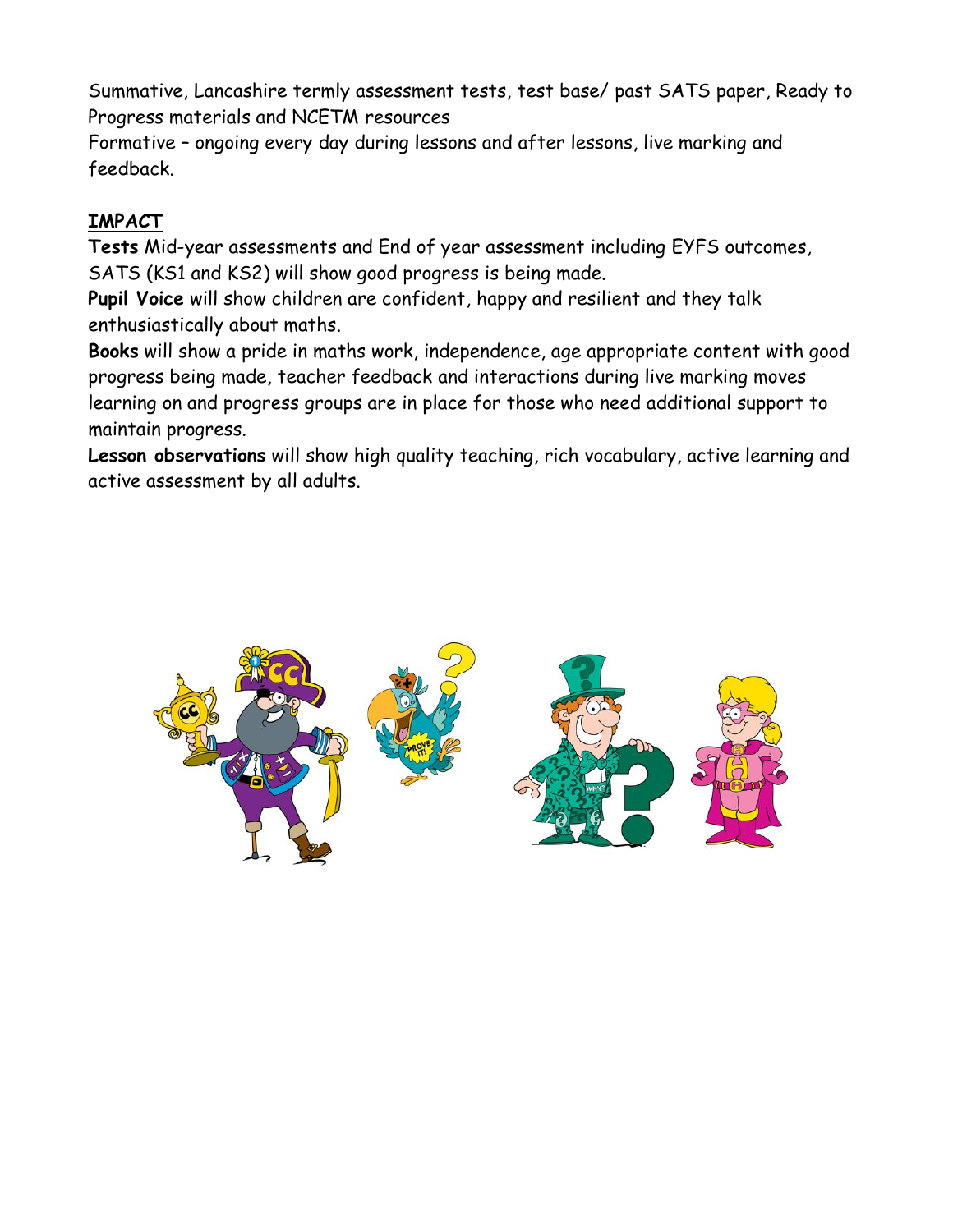#### Aims

## **The new National Curriculum is written with three core aims: Fluency, Reasoning and Problem Solving.**

The national curriculum for mathematics aims to ensure that all pupils:

- Become **fluent** in the fundamentals of mathematics, including through varied and frequent practice with increasingly complex problems over time, so that pupils develop conceptual understanding and the ability to recall and apply knowledge rapidly and accurately.
- **Reason mathematically** by following a line of enquiry, conjecturing relationships and generalisations, and developing an argument, justification or proof using mathematical language
- Can **solve problems** by applying their mathematics to a variety of routine and nonroutine problems with increasing sophistication, including breaking down problems into a series of simpler steps and persevering in seeking solutions.

Mathematics helps children to make sense of the world around them through developing their ability to calculate, to reason and to solve problems. It enables children to understand and appreciate relationships and pattern in both number and space in their everyday lives. Through their growing knowledge and understanding, children learn to appreciate the contribution made by many cultures to the development and application of mathematics.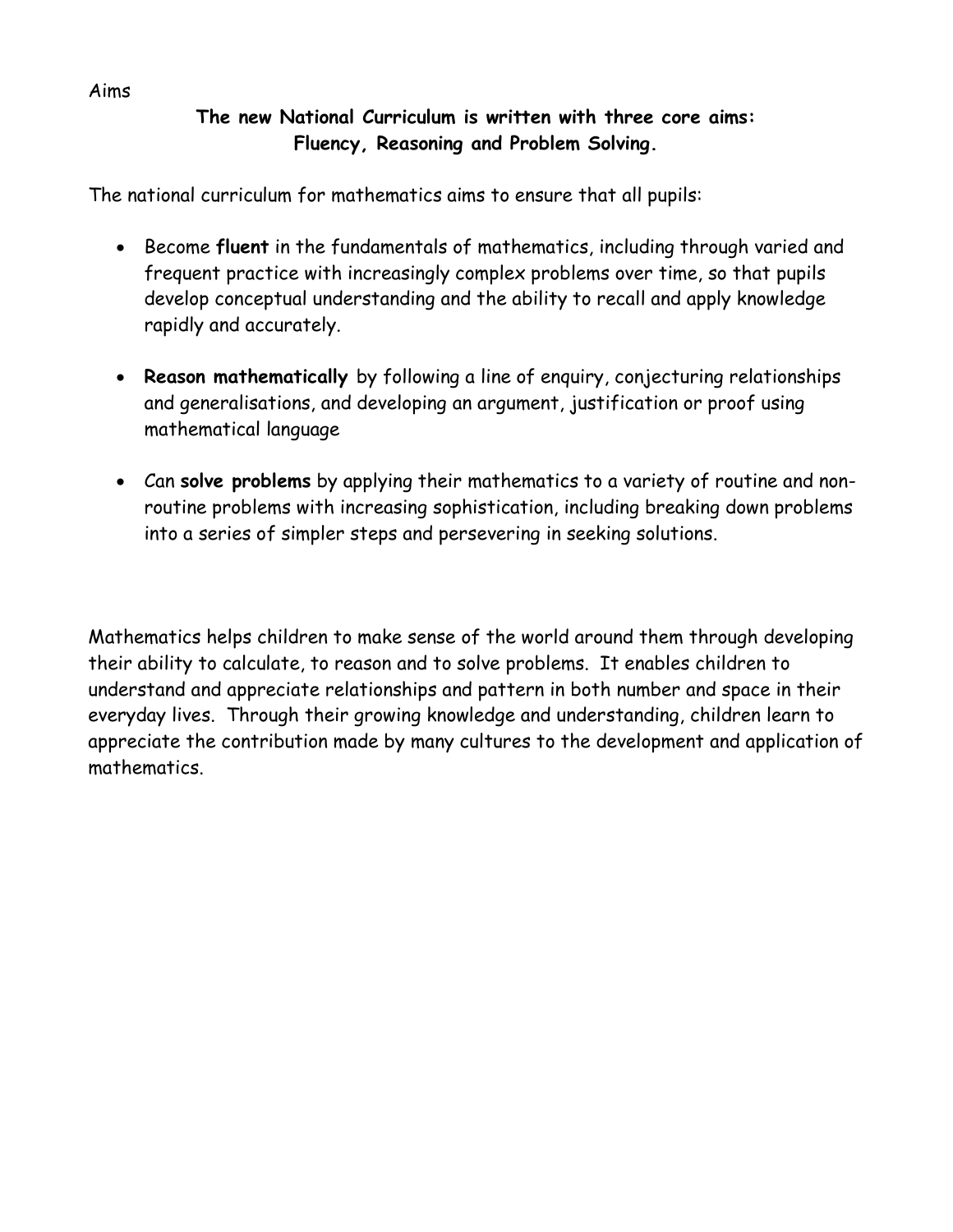At Duke Street Primary School we aim to:

- develop a positive attitude to mathematics as an interesting and attractive subject in which all children gain success and pleasure;
- develop mathematical understanding through systematic direct teaching of appropriate learning objectives;
- encourage the effective use of mathematics as a tool in a wide range of activities within school and, subsequently, adult life;
- develop an ability in the children to express themselves fluently, to talk about the subject with assurance, using correct mathematical language and vocabulary;
- develop an appreciation of relationships within mathematics;
- develop ability to think clearly and logically with independence of thought and flexibility of mind;
- develop an appreciation of creative aspects of mathematics and awareness of its aesthetic appeal;
- develop mathematical skills and knowledge and quick recall of basic facts

# **Teaching and Learning Style**

The school uses a variety of teaching approahes to cater for the different learning styles of pupils in mathematics lessons. Our principle aim is to develop children's knowledge, skills and understanding in mathematics. We do this through our developing approach to teaching for mastery. All pupils have access to a daily lesson that has a high proportion of whole-class teaching and guided learning where pupils are active participants. During these lessons we encourage children to ask as well as answer mathematical questions. Peer discussion is a regular feature. They have the opportunity to use and view a wide range of resources and visual images to support their understanding of mathematical concepts. Children use ICT in mathematics lessons where it will enhance their learning, as in modelling ideas and methods. Online resources provide competition and support specific key skills in school and at home.

Although the programmes of study of the National Curriculum (2014) are organised into distinct domains we believe as the National Curriculum states 'that pupils should make rich connections across mathematical ideas to develop fluency, mathematical reasoning and competence in solving increasing sophisticated problems' (DFE, 2014) With this at the forefront of our teaching we ensure that reasoning ad problem solving is a key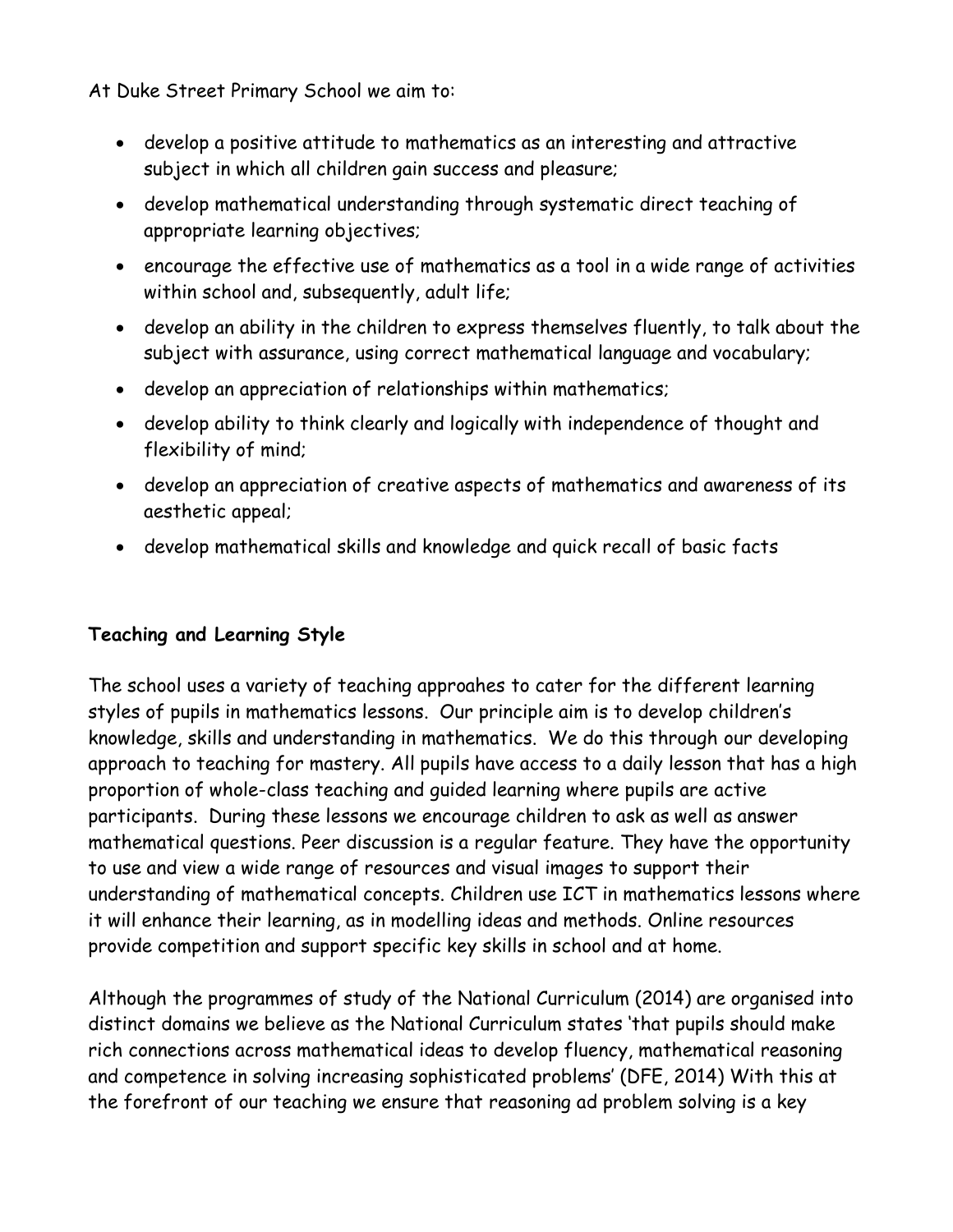aspect of every maths lesson and is further promoted through termly designated problem solving weeks.

In all classes there are children of differing mathematical ability. We recognise this fact and provide suitable learning opportunities for all children by matching the support needed and challenge of the task to the ability of the child without putting a limit on what they can achieve during the lesson. We achieve this through a range of strategies through differentiated questioning, mixed ability pairings, challenges, additional adult clarity and questioning whilst also developing their independence.

We use teaching assistants to provide appropriate support to individuals or to groups of pupils. Teaching assistants within Duke Street Primary School are viewed as an important 'asset' to the school and, as such, are fully involved within the daily mathematics lesson. Their knowledge, skills and understanding is constantly updated through discussions with class teachers and involvement in school-based and LA led Inset. Throughout the lesson, all adults will circulate, support, question and clarify. This method allows all staff to provide the maximum amount of scaffolding and support to the children who need it so that they can then continue with the lesson with further independence. This allows for misconceptions and errors to be quickly spotted ad addressed

## **The Foundation Stage**

Work undertaken within the Foundation Stage is guided by the requirements and recommendations set out in the Statutory Framework for the EYFS (2021) and the Development Matters in the EYFS (2021). In Early Years, Mathematics involves providing children with opportunities to develop and improve their skills in the six key areas of early maths; cardinality and counting, comparison, composition, pattern, shape and space and measures. All areas of the provision have mathematical activities for the children to access as well as daily focused maths sessions. We prioritise the teaching of Number ensuring there are regular opportunities to strength and deepen understanding. The long term plan and medium term plan structures coverage to allow for progression. Additional teaching of number using the Mastering Number Programme developed by the National Centre for Excellence in the Teaching of Mathematics (NCETM) takes place in an additional short session daily We give all the children ample opportunity to develop their understanding of mathematics throughout the day. We aim to do this through varied activities that allow them to use, enjoy, explore, practise and talk confidently about mathematics both inside and outside the classroom.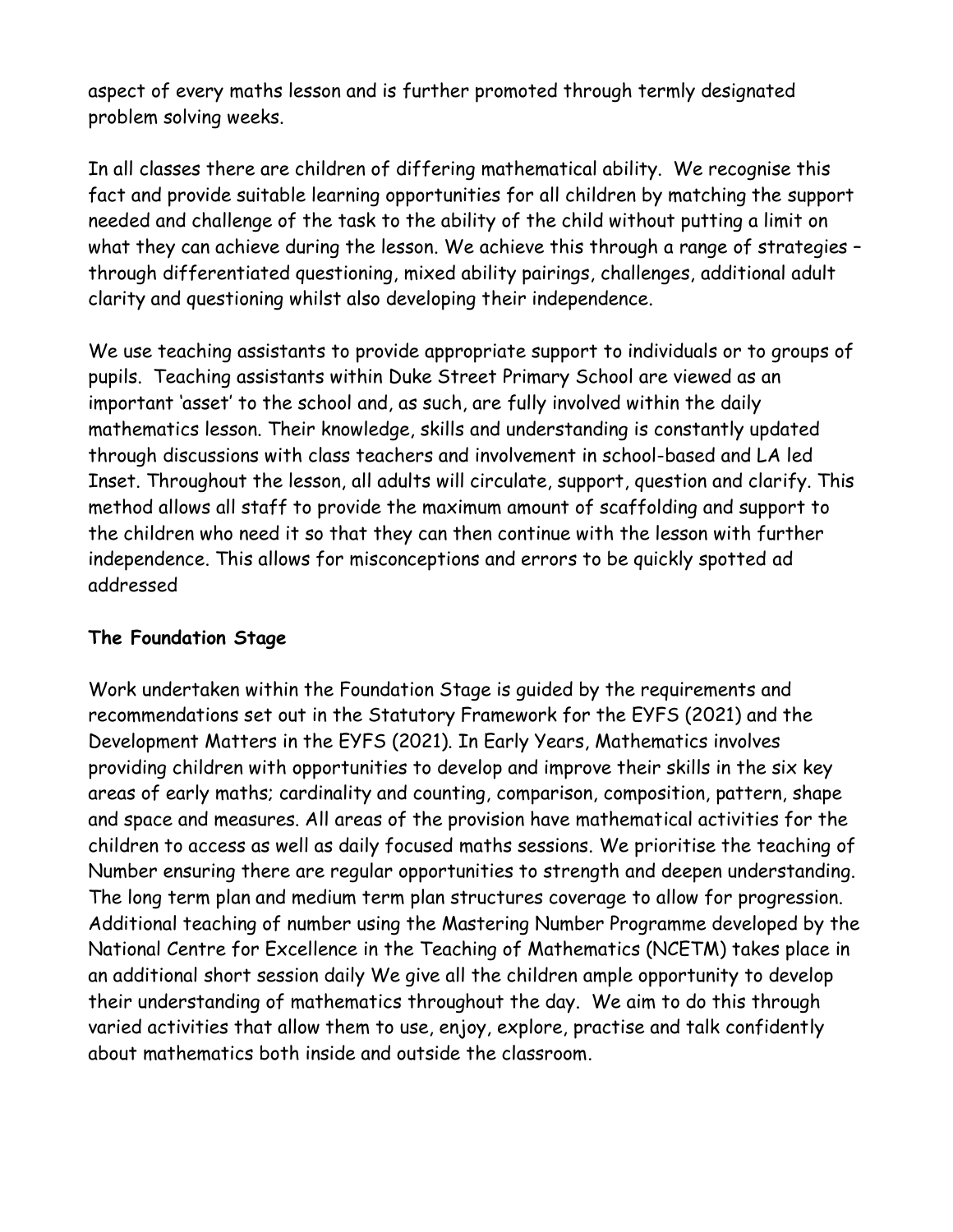## **Key Stage 1&2 Mathematics Curriculum Planning**

Mathematics is a core subject in the National Curriculum, and we use the Mathematics Programmes of Study: key stages 1 and 2 National Curriculum in England (2014) and the Mathematics planning support from Lancashire County Council (LCC) as the basis for implementing the statutory requirements of the programme of study for mathematics.

We carry out the curriculum planning in mathematics in line with the structures and recommendations outlined in the LCC long term planning documentation and sequence of learning. Our weekly plans list the specific learning objectives for each lesson and give details of how the lessons are to be taught.

In Key stage 1 & 2, the day is started with Early Bird Maths. Early Bird Maths provides daily challenge in fluency and efficient mathematical methods.

We use the Red Rose Mastery scheme and White Rose planning documents to support our teaching throughout key stage 1 and 2.

In key stage 1 there is an additional Mastering Number Programme daily following the NCETM programme.

The headteacher and mathematics subject leader are responsible for monitoring the mathematics planning within our school.

#### **Assessment**

Assessment has two main purposes:

- assessment of learning (also known as summative assessment);
- assessment for learning (also known as formative assessment).

#### **Assessment of learning (AoL) – summative assessment**

Assessment of learning is any assessment that summarises where learners are at a given point in time – it provides a snapshot of what has been learned. Within Duke Street Primary School AoL is used appropriately. This is completed using teacher assessed judgements of the children's depth of understanding and summative testing using new optional and statutory testing. The outcomes are used by teaching staff to identify gaps in knowledge and plan intervention.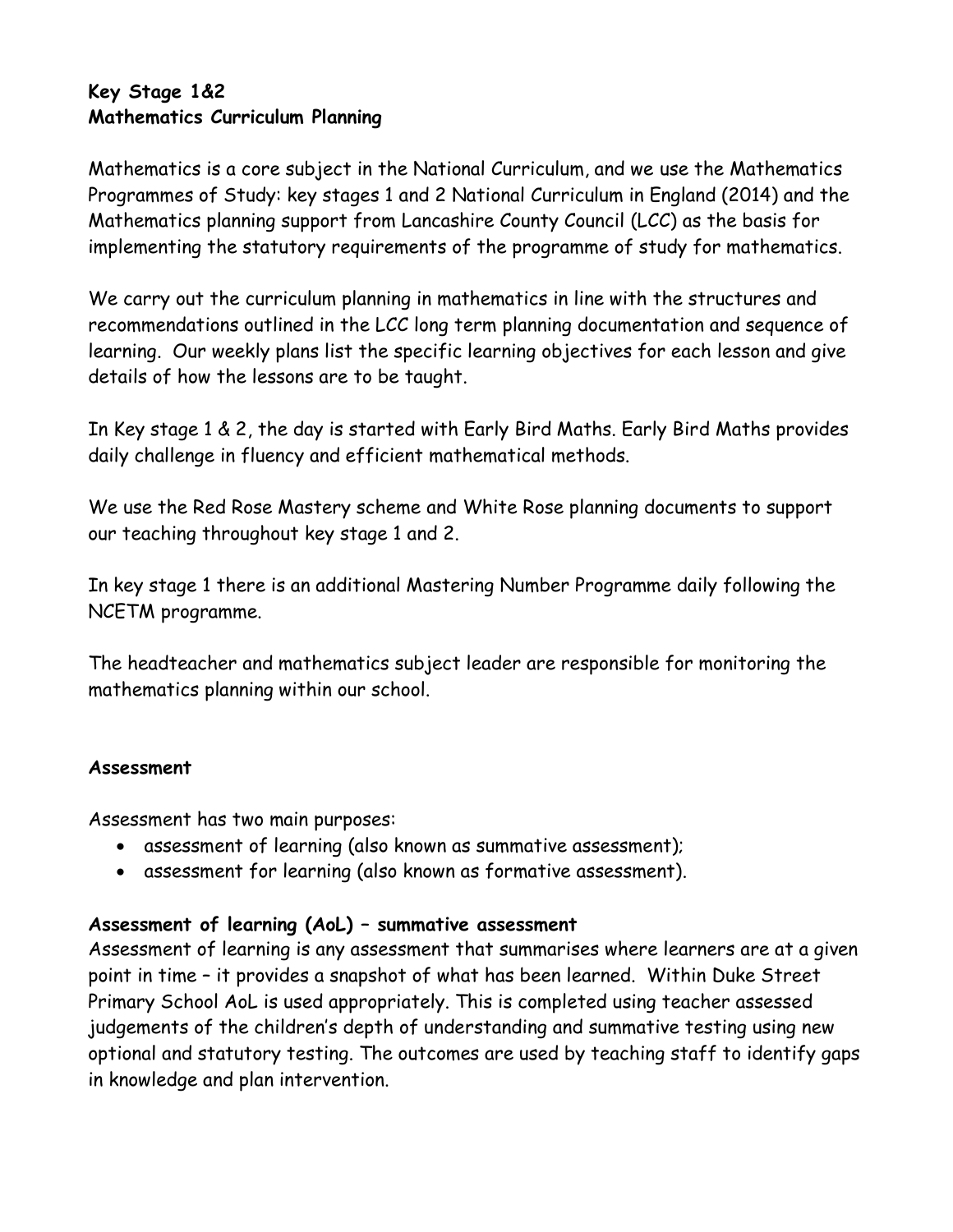## **Assessment for learning (AfL) – formative assessment**

"Assessment for learning is the process of seeking and interpreting evidence for use by learners and their teachers to decide where the learners are in their learning, where they need to get to and how best to get there."

Assessment Reform Group, 2002

At Duke Street Primary School we recognise that AfL lies at the heart of promoting learning and in raising standards of attainment. We further recognise that effective AfL depends crucially on actually using the information gained.

The school supports teacher assessment through the use of

- The Ready Progress documents produced by the NCETM
- Lancashire learning and Progression Statements (LAPs) documents
- Our own progression document that outlines progression from Reception to Year 6.

These provide a breakdown of the National Curriculum expectations for each year group and help teachers to assess children's capabilities and plan their next steps.

The assessment procedures within our school encompass:

- Making ongoing assessments and responding appropriately to pupils during 'day-to-day' teaching. This live marking and feedback allows for errors to be addressed swiftly.
- Daily follow up progress groups for those requiring further clarity and support, led by class teachers.
- Using knowledge of pupils drawn from ongoing pupil tracking records and the progression document to inform 'prior learning' at the beginning of each unit of work to guide our planning and teaching;
- Adjusting planning and teaching within units in response to pupils' performance;
- Use of the 'assessment for learning' questions to check learning against the end of year objectives.
- Use of ongoing teacher assessment and the Ready to Progress Criteria to identify gaps in attainment on a half termly basis and at the end of each full term. This information informs subsequent teaching and required intervention.
- Use of information gained from statutory and optional tests. Information gained is used by teachers to support planning and identify key children with gaps. This information also feeds into additional support or intervention that may be required.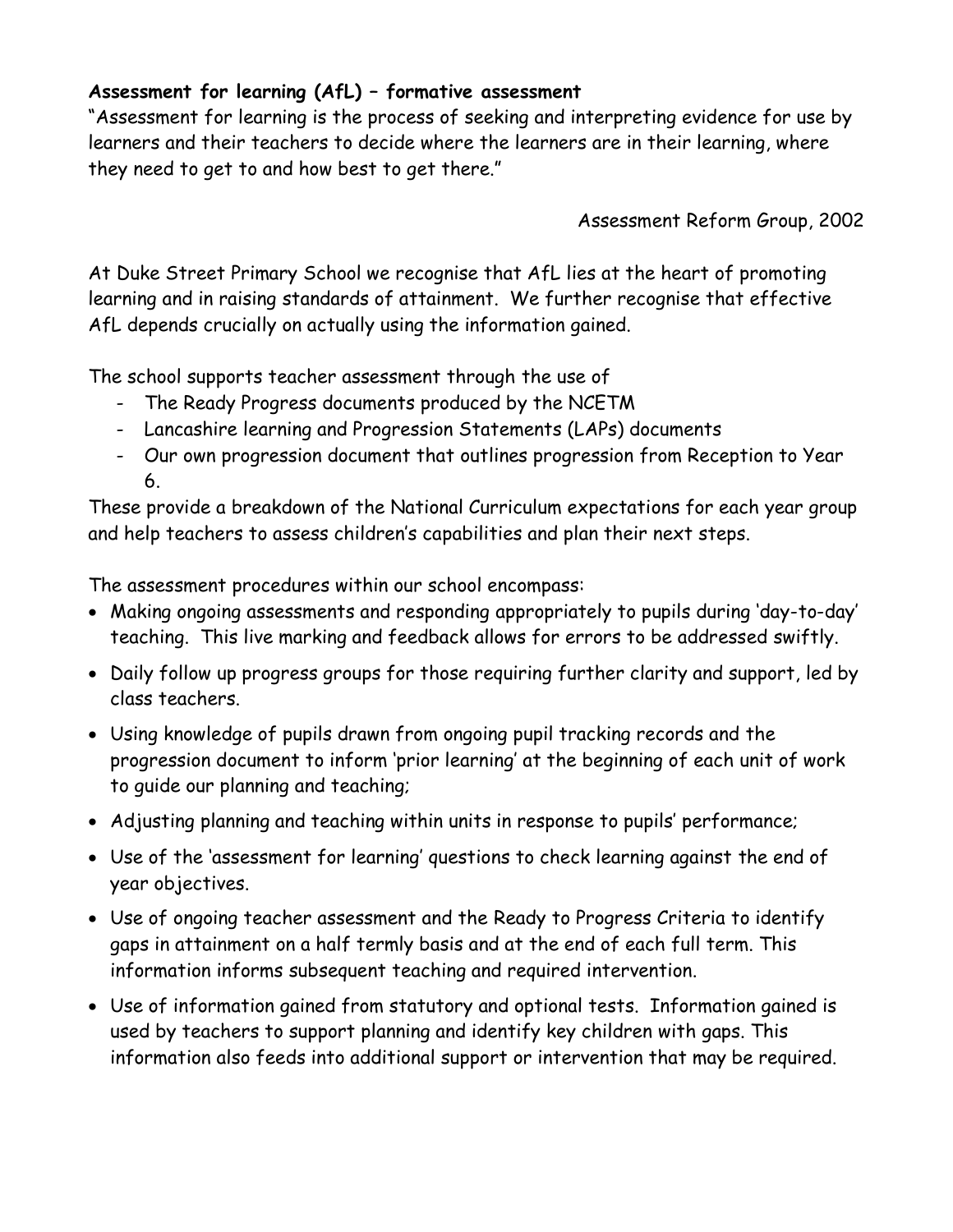Contribution in Mathematics to Teaching in Other Curriculum Areas

At Duke Street Primary School we use the Chris Quigley Creative Themes for learning and our own professional expertise to highlight creative learning opportunities and outcomes for mathematics across other subjects.

# *English*

Mathematics contributes significantly to the teaching of English in our school by actively promoting the skills of reading, writing, speaking and listening.

## *Computing*

The effective use of computing can enhance the teaching and learning of mathematics when used appropriately. When considering its use, we take into account the following points:

- Computing should enhance good mathematics teaching. It should be used in lessons only if it supports good practice in teaching mathematics;
- Any decision about using computing in a particular lesson or sequence of lessons must be directly related to the teaching and learning objectives for those lessons;
- Computing should be used if the teacher and/or the children can achieve something more effectively with it than without it;

## *Science*

Almost every scientific investigation or experiment is likely to require one or more of the mathematical skills of classifying, counting, measuring, calculating, estimating and recording in tables and graphs. In science pupils will for example order numbers, including decimals, calculate simple means and percentages, use negative numbers when taking temperatures, decide whether it is more appropriate to use a line graph or bar chart, and plot, interpret and predict from graphs.

## *Art, Design and Technology*

Measurements are often needed in art and design and technology. Many patterns and constructions are based on spatial ideas and properties of shapes, including symmetry.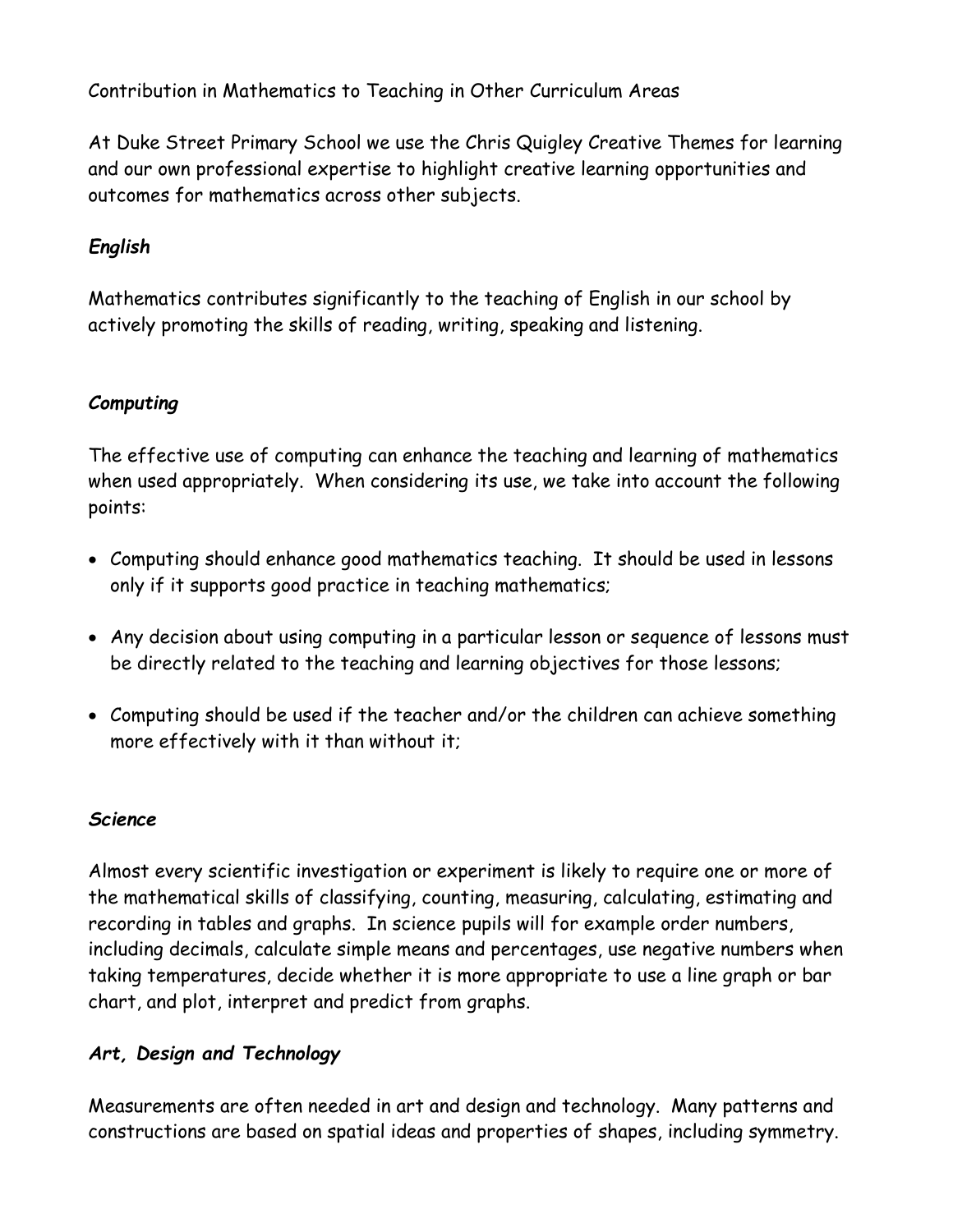Designs may need enlarging or reducing, introducing ideas of multiplication and ratio. When food is prepared a great deal of measurement occurs, including working out times and calculating cost; this may not be straightforward if only part of a packet of ingredients has been used.

## *History, Geography and Religious Education*

In history and geography children will collect data by counting and measuring and make use of measurements of many kinds. The study of maps includes the use of co-ordinates and ideas of angle, direction, position, scale and ratio. The pattern of the days of the week, the calendar and recurring annual festivals all have a mathematical basis. For older children historical ideas require understanding of the passage of time, which can be illustrated on a time line, similar to the number line that they already know.

## *Physical Education and Music*

Athletic activities require measurement of height, distance and time, while ideas of counting, time, symmetry, movement, position and direction are used extensively in music, dance, gymnastics and ball games.

# *Personal, Social and Health Education (PSHE) and Citizenship*

Mathematics contributes to the teaching of personal, social and health education, and citizenship. The work that children do outside their normal lessons encourages independent study and helps them to become increasingly responsible for their own learning. The planned activities that children do within the classroom encourage them to work together and respect each other's views.

#### **Teaching Mathematics to Children with Special Needs**

At Duke Street Primary School, we aim to provide a broad and balanced education to all pupils. Quality First Teaching is considered an entitlement for all pupils. Effective pupil tracking enables identification of pupils who may benefit from early 'intervention' at an appropriate level.

We also recognise, and aim to make provision for, pupils who have a particular ability in mathematics.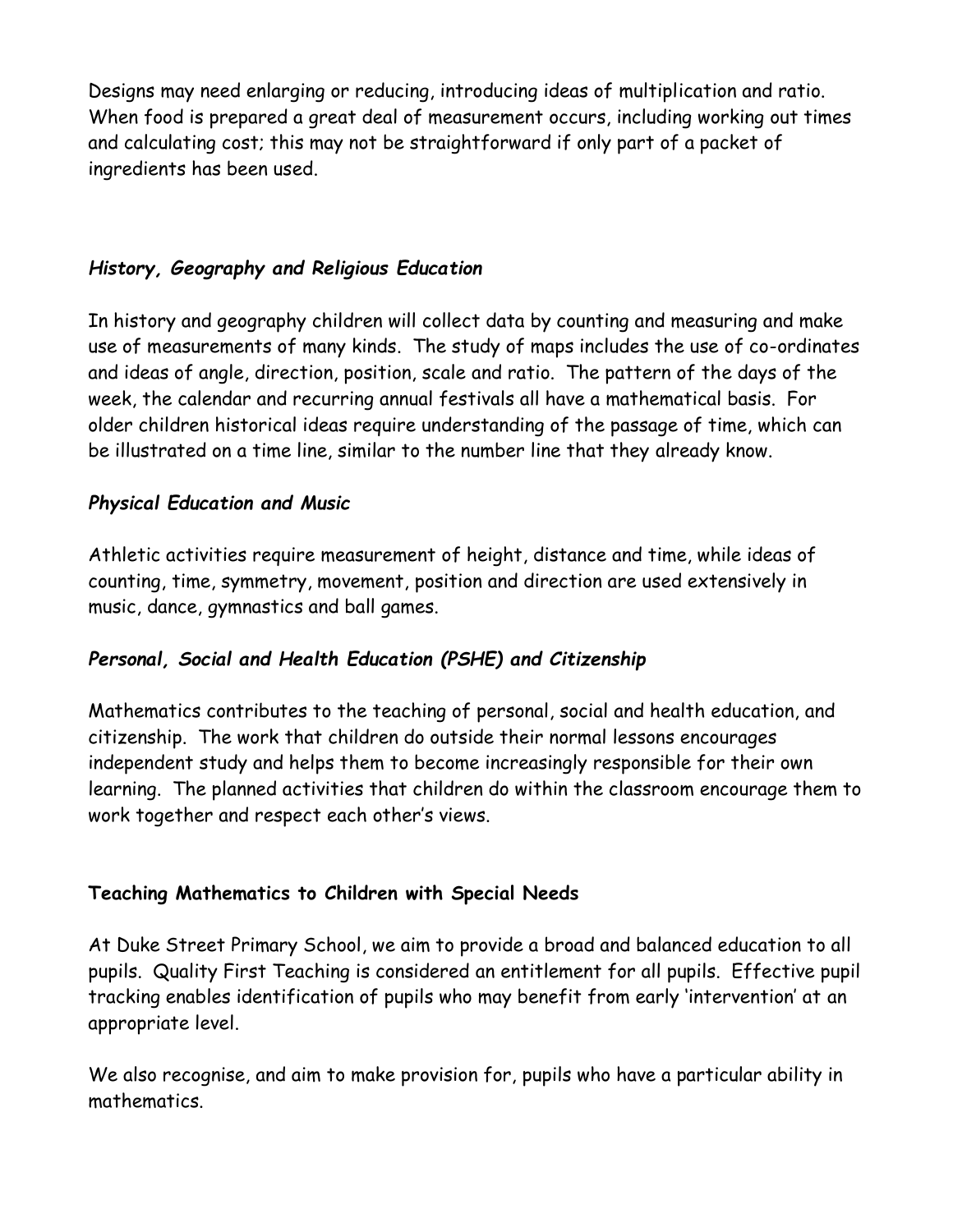#### **Resources**

There is a range of resources to support the teaching of mathematics across the school. Staff are encouraged to use practical and visual models to support children's learning in mathematics. All classrooms have a wide range of appropriate practical apparatus. Apparatus is made available to the children through the use of table top maths boxes. A range of audio visual aids are also available and a range of software is available to support mathematics work. Children should be encouraged to use whatever resources are available to them in the classroom and which they feel would be beneficial to help them when completing Maths work.

#### **Learning environment**

Teachers promote a stimulating and enriched learning environment where children feel safe to take risks, learn from their mistakes and understand that hard work and effort make a difference. In every classroom, we have a maths working wall which facilitates learning. Vocabulary and modelling of different methods are displayed on there. In order to further promote independence, staff provide resource scaffolds on the working wall so that the children can use them to support their learning. To encourage a growth mindset, mistakes are used to further learning in a positive, supportive way. Classroom displays contain a 'Marvellous Mistakes' section that look at common misconceptions and errors to further learning. In Foundation Stage, there is a Mathematics area that is set up by the class teacher and the children decide on which resources and tasks they would like to complete.

#### **Responses to Children's Work**

We recognise the importance of responding to children's work, whether orally or in writing. We seek to encourage children by acknowledging positive achievements and praising children for their effort. This could include praise for use of a viable method even if the end results were incorrect. Children are frequently provided with next steps to support and enhance their understanding and make links between previous and future learning. These next steps can be given orally during live marking and feedback, in the form of daily 'challenges' to deepen learning and through progress groups. Children are given opportunities, and are actively encouraged, to explain their work to others. They are encouraged to value and respect the work of others. (see Marking and Feedback Policy)